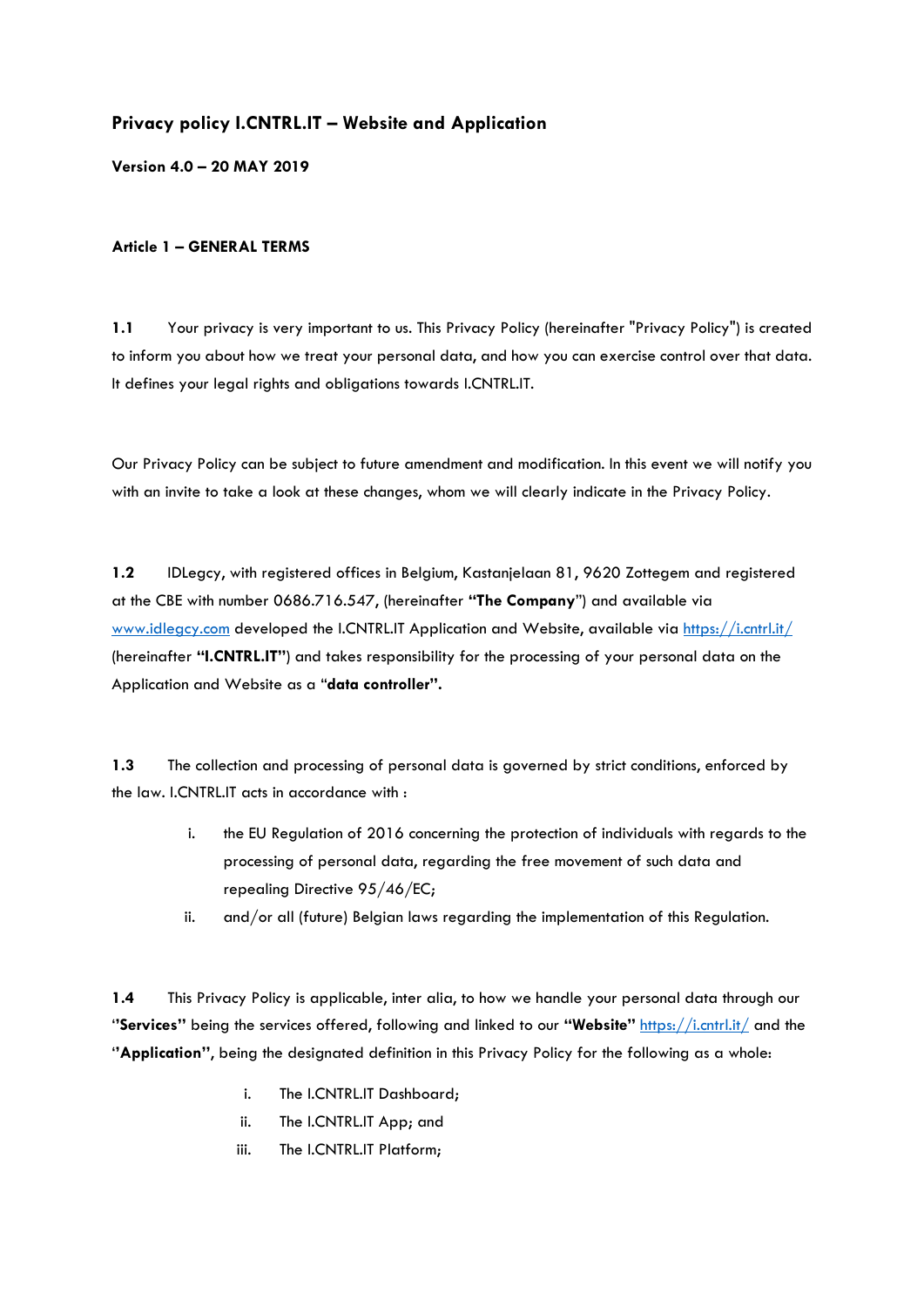If you want to use our Services, we will first need your express approval (opt-in) of this Privacy Policy. This means you approve of how we collect, use and process your personal data.

You are not obliged to provide us with your personal data, however you must understand that we are not able to deliver you the Services in case you refuse to provide us with certain personal data.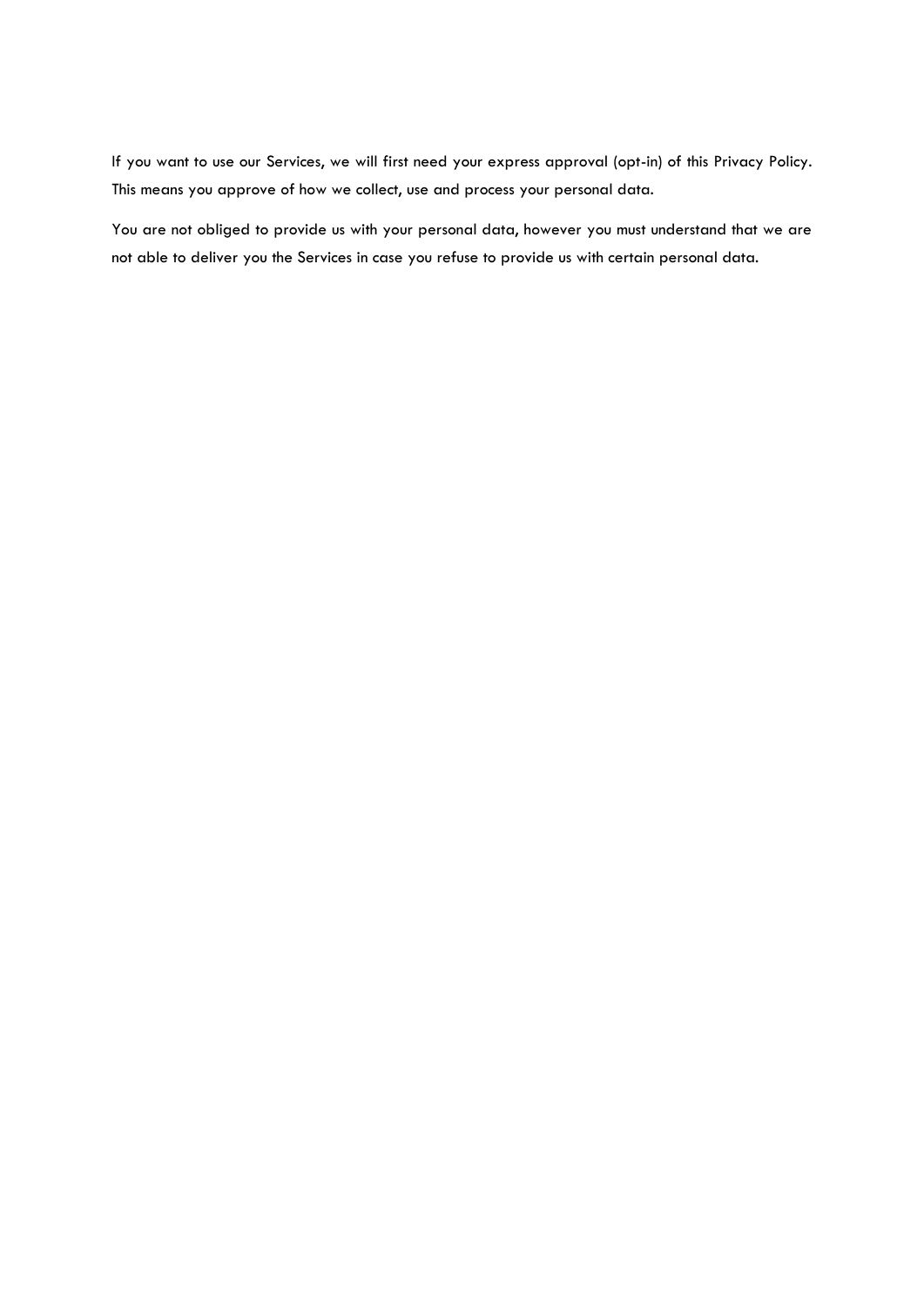## **Article 2 – COLLECTED PERSONAL DATA**

## **2.1 Personal data I.CNTRL.IT collects:**

## ▪ **Category 1 – User details:**

- o information concerning your I.CNTRL.IT user account, e.g. your first name, name, picture, language, gender, job title;
- o your contact information, e.g. your (mobile)telephone number(s), e-mail address, contact preferences; and
- o business information, e.g. your position, department, organisation, bank account, IBAN, BIC, VAT-number, invoices; and
- o your projects, weekly and monthly availability per project, timesheets and team members; and
- o your possible retirement or death.

## ▪ **Category 2 – Your communications through our Services**

o information about the communication you had with I.CNTRL.IT, e.g. when you used the Online Support function within the Application.

## ▪ **Category 3 – Your usage of our Services:**

- o your usage data obtained by placing cookies (see article 7)
- o information relating to more ''technical'' aspects of your use of the Application and/or Services, e.g. your IP-address (also without registration), which version of the App you use, …

## ▪ **Category 4 – Client details**

- o Information concerning your clients, e.g. company name and legal form;
- o Contact information, e.g. contact persons, website, address, telephone number;
- o Business information, e.g. VAT-number, e-mail address, relation, invoices and invoice information.

With regard to this category of information, a data processing agreement shall also be entered into with IDLegcy and you, your company or the company you work for.

#### **2.2 I.CNTRL.IT can obtain personal data though different means:**

a. during your use of our Application and/or Services;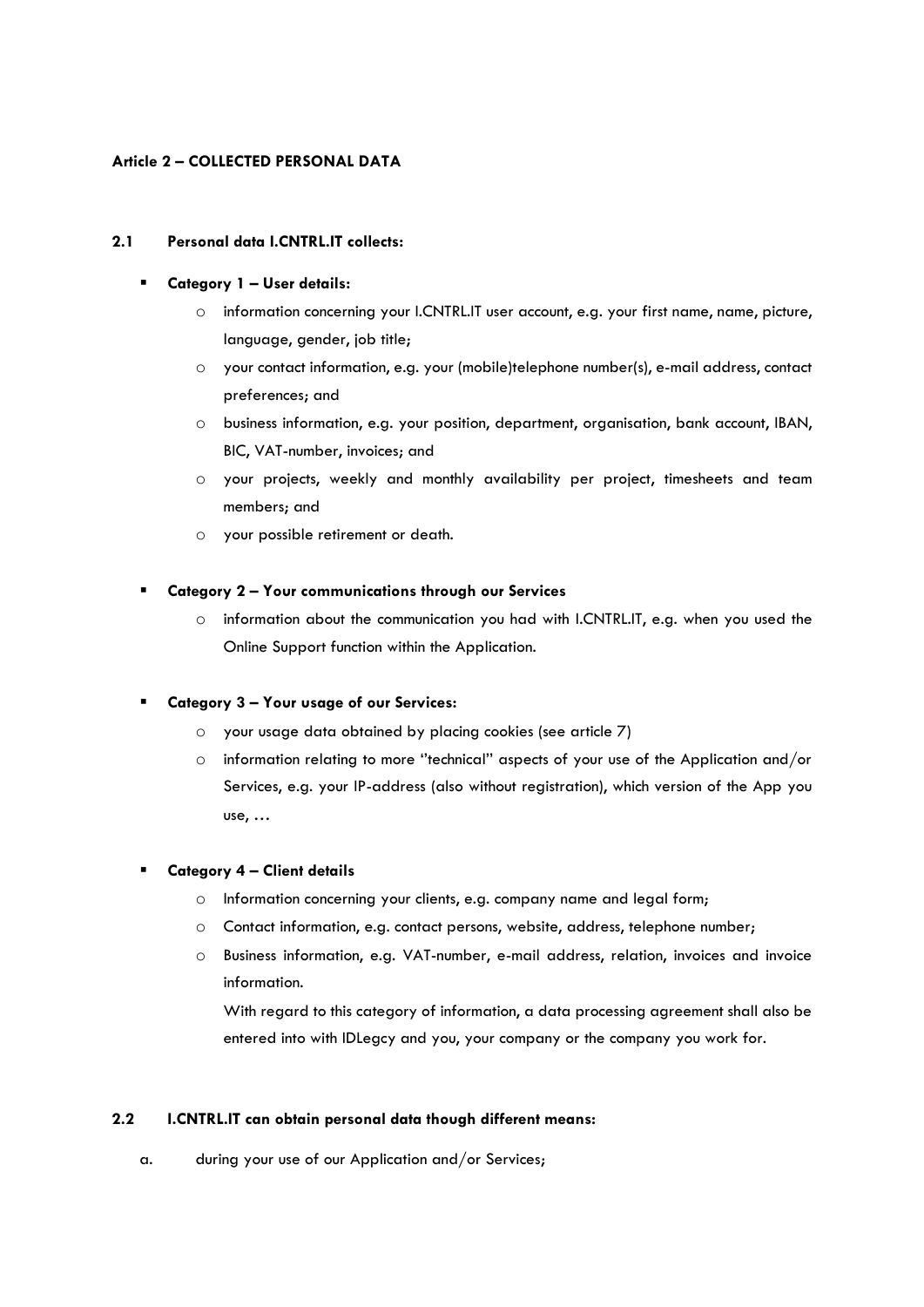- b. by your company administrator who creates a user account for you;
- c. via social media (for instance when you like, or contact us on Facebook);
- d. by placing cookies (see article 7).

## **Article 3 – PURPOSES OF THE PROCESSING OF DATA**

We want to highlight that I.CNTRL.IT collects and processes your personal information for one overarching goal, i.e. to offer you a safe, comfortable and personalized I.CNTRL.IT-experience.

That being said, your personal data will only be processed for the following purposes:

## **3.1. General purposes**

- **Category 1 and 2**: In order to properly, efficiently and easily address or notify you, or to be addressed by you. Also, to be able to follow up on your communication to us – all based on the execution of the agreement, which you requested**;**
- **Category 1 and 4**: In order to manage your account on the Application and to make sure you can enjoy the Application and the Services related to the Application fully, based on the execution of the agreement which you requested**;**
- **Category 3:** To maintain the safety of our Application and/or Services and improve them, as well as to create statistics based on the "legitimate interest" of I.CNTRL.IT to improve the Application and/or Services;

## **3.2. Direct marketing:**

Your personal data **(category 1 to 3)**; will only be used for direct marketing purposes if you give your explicit and preliminary consent. ("opt-in").

In case you have given your consent and you are added to I.CNTRL.IT's direct mailing list, I.CNTRL.IT may use your personal data to send you marketing material as well as other material relating to I.CNTRL.IT, her products and/or services.

I.CNTRL.IT can also transfer some of your personal data to her partners, for direct marketing purposes relating to I.CNTRL.IT, her products and/or services.

This consent can be revoked at all times, for free and without motivation, by clicking the unsubscribe button below every promotional e-mail.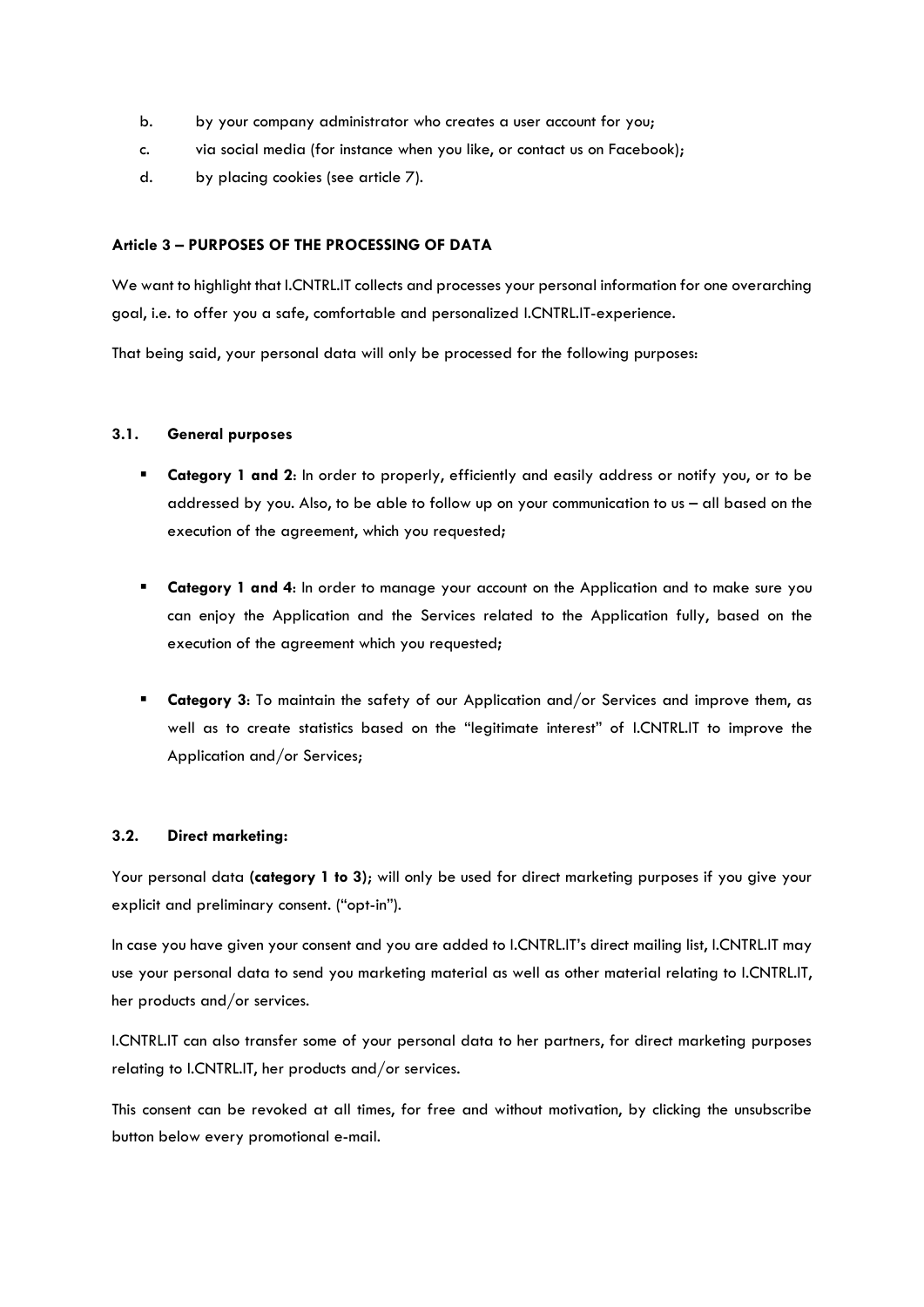#### **3.3. Transfer to third parties:**

In order to process your personal data, we provide access to your personal data to our **employees**.

I.CNTRL.IT will also appeal to **third parties** in executing the agreement (service providers who will act as processors), to provide the requested service in order to optimize your experience with our Application and/or Services.

Yet, personal data is primarily processed for internal purposes within I.CNTRL.IT and to deliver the Services.

I.CNTRL.IT won't sell, let, hand out your personal data nor place them at disposal of third parties, except in the situations provided for in this policy, or unless your explicit and preliminary consent.

I.CNTRL.IT has taken all legal and technical precautions to prevent unauthorized access and use.

We guarantee a similar level of protection by imposing contractual obligations to these third parties that are similar to this Privacy Policy.

In case of whole or partial reorganization or cession of I.CNTRL.IT's activities, whereby I.CNTRL.IT reorganizes, transfers, ceases her business activity or in case I.CNTRL.IT goes bankrupt, your personal data may be transferred to new entities or third parties.

I.CNTRL.IT will try, if reasonably possible, to inform you beforehand of the fact that I.CNTRL.IT transfers your personal data to a third person. You must be aware that this is not always possible, because of what is realizable for I.CNTRL.IT, whereas we also need to take technical and commercial reasons into account.

#### **3.4. Legal requirements:**

In extraordinary circumstances it may occur that I.CNTRL.IT is obliged to transfer your personal data following a court order, or in order to comply with imperative laws and/or regulations. I.CNTRL.IT will, if reasonably possible, try to inform you on beforehand, unless revealing this information is subject to legal constraints.

#### **Article 4 – DURATION OF THE PROCESSING**

We will store and process your personal data for the period we're legally obliged to do so, or for as long as this is essential for the purposes of the processing, as well as the contractual relationship between you/your company and I.CNTRL.IT.

Therefore, we keep a record of your data for as long as your account is active, or if your personal data is necessary to offer you a particular service. Additionally, in certain circumstances we might retain a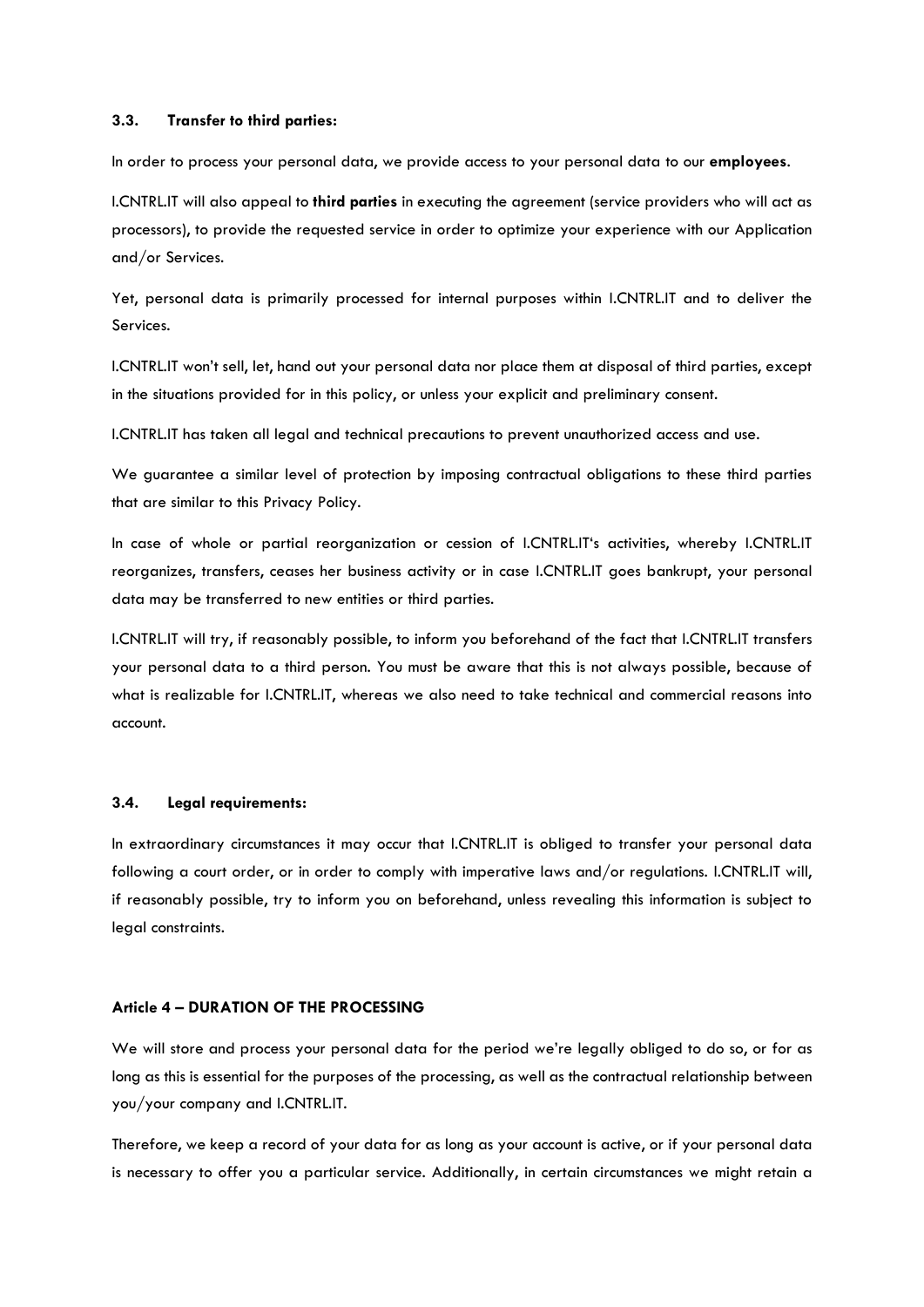limited amount of information for the period it would be of vital importance to maintain the security of our Products.

Concrete, your personal data will be stored for the following terms:

- **Category 1**: We keep your user details as long as your account is active and the following 7 years;
- **Category 2**: We keep your communications through our Services as long as your account is active and the following 7 years;
- **Category 3**: We keep your usage of our Services as long as your account is active and the following 7 years.
- **Category 4**: We keep your client details for the duration of your company's commercial relation with **I.CNTRL.IT.**

## **Article 5 – YOUR RIGHTS**

## **5.1. Right of access and right to obtain a copy**

You have the right to freely obtain at any moment access to your personal data, as well as to be informed about the purpose of the processing by I.CNTRL.IT. We would like to invite you to check our Terms of Use for some extra information on this topic.

#### **5.2. Right to rectification, erasure or restriction**

You have the choice to share your personal data with I.CNTRL.IT.

You also have the right to request I.CNTRL.IT to rectify your personal data. Please note that you can change your account information in the Application at any time on the ''Profile'' page.

You can also request the processing of your personal data to be restricted, if you think your data is inaccurate and you subsequently notified us about this.

Additionally, you have the right to request I.CNTRL.IT to erase your data in as far we were not able to anonymize it.

Also, if I.CNTRL.IT cannot access, change or delete your data - e.g. because it is stored on your device – you should understand that we do not really have the time to come and stop by, so it will be up to you to undertake these actions yourself.

Furthermore, you acknowledge that a refusal to share data or a request to erase these data will make the delivery of several I.CNTRL.IT services impossible.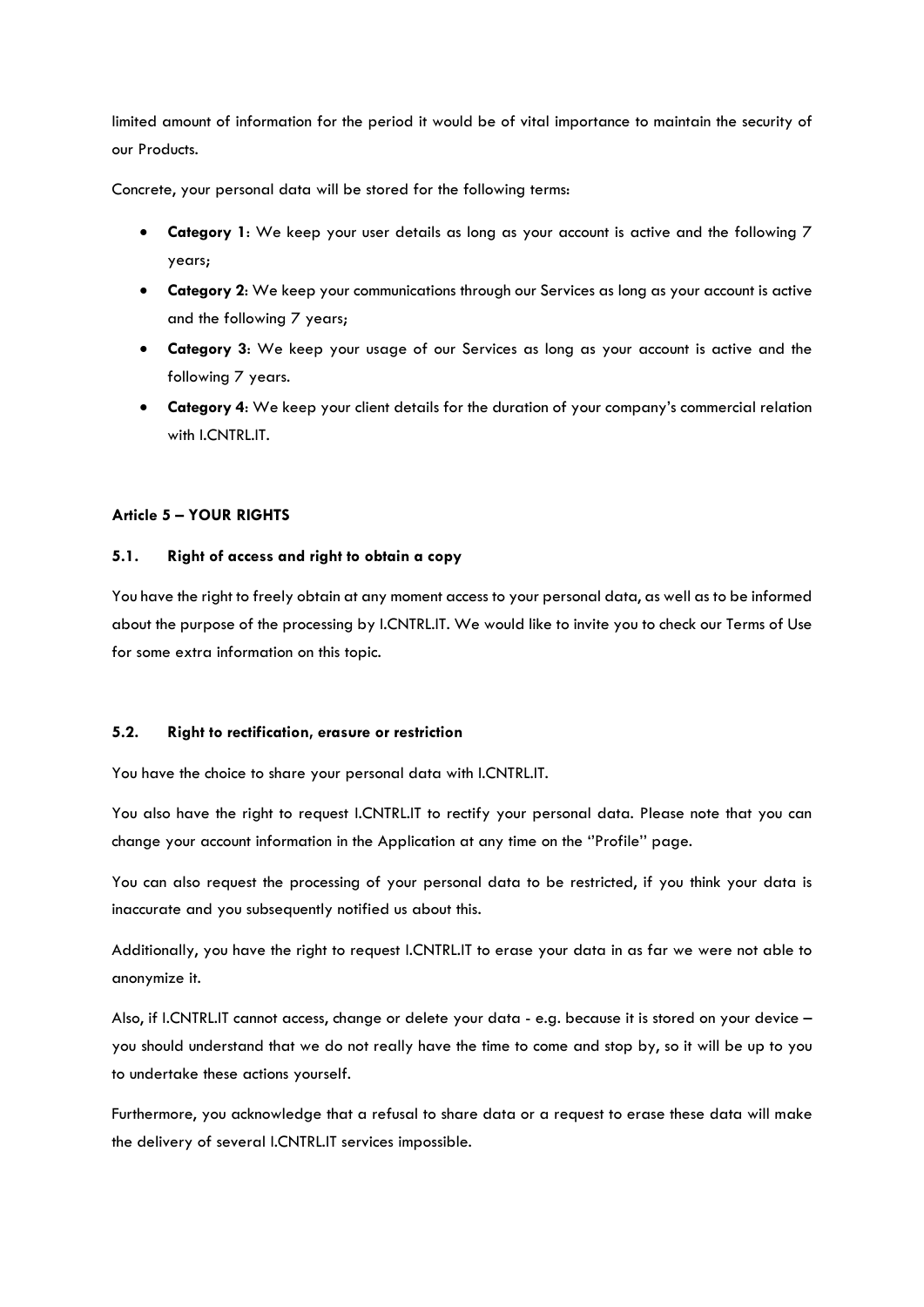## **5.3. Right to object:**

You have the right to object to the processing of your personal data when you have serious and legitimate reasons to do so.

You also have the right to object to the use of your personal data for purposes of direct marketing. In such case specific reasoning will not be requested.

## **5.4. Right to data portability:**

You have the right to obtain your personal data which is processed by I.CNTRL.IT in a structured, commonly used format and/or to transfer this data to another data controller.

#### **5.5. Right to withdraw consent:**

When the processing is based on prior consent you have the right to withdraw this consent.

## **5.6. Automated decisions and profiling:**

You have the right to request us not to be subject to a decision based solely on automated processing, including profiling, which produces legal effects concerning you or similarly significantly affects you.

## **5.7. Exercising your rights:**

You can exercise your rights by contacting us with a copy of your ID (one sided, no social security number needed) as attachment,

either through the use of I.CNTRL.ME Application or Services,

either through e-mail to privacy@idlegcy.com;

or by mail to,

I.CNTRL.IT,

,

Kastanjelaan 81,

9620 Zottegem.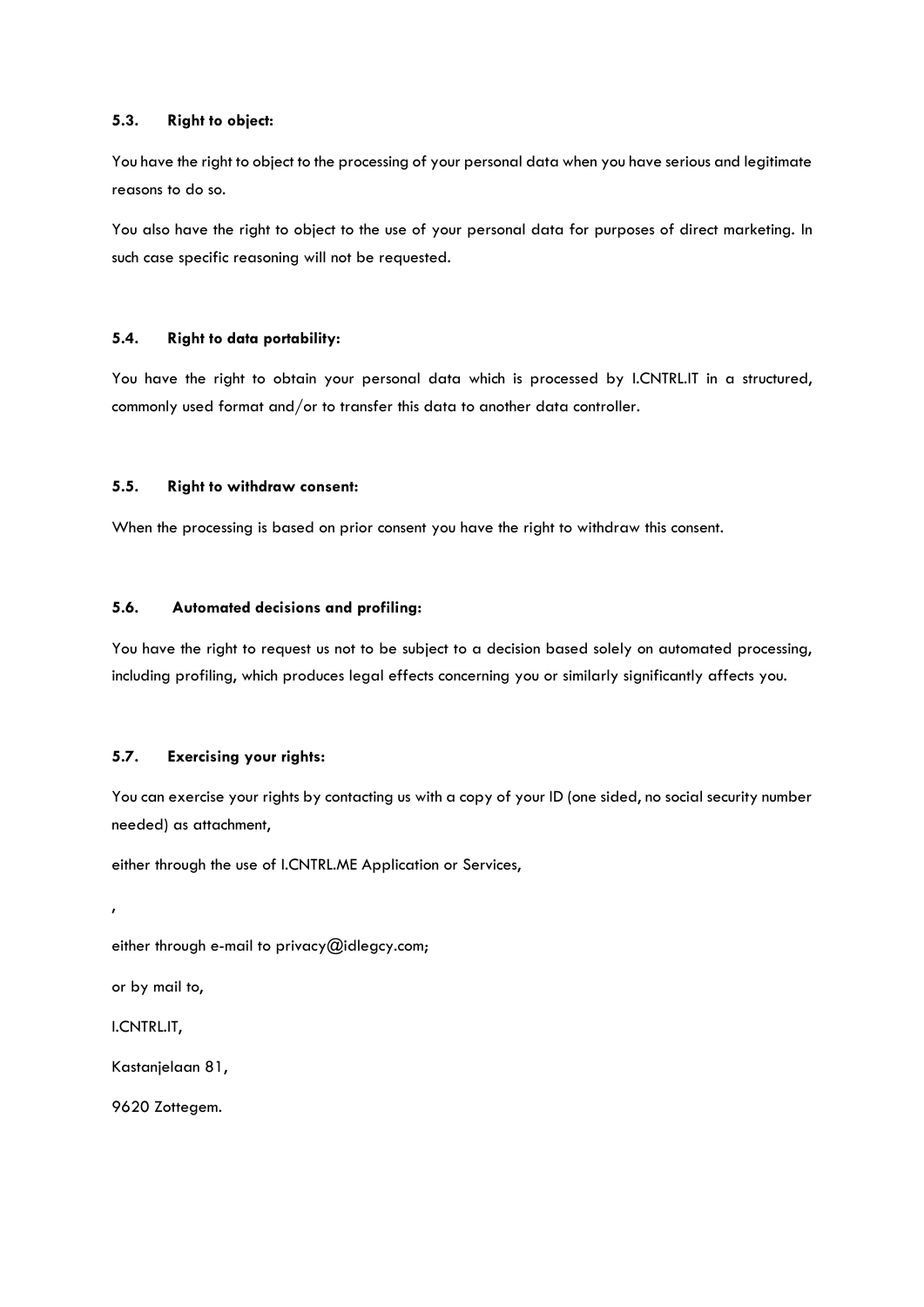## **5.8. Right to file a complaint:**

You have the right to file a complaint with the Belgian Data Protection Authority, which is the Lead Supervisory Authority of I.CNTRL.IT:

Data Protection Authority

Drukpersstraat 35, 1000 Brussels,

Tel +32 (0)2 274 48 00, Fax +32 (0)2 274 48 35,

e-mail: [contact\(at\)apd-gba.be](mailto:contact@apd-gba.be)

However, you are always free to contact your own European or EU-vested authority thereto.

This does not affect a procedure before the civil court.

If you have suffered damages caused by the processing of your personal data, you can file a claim for damages.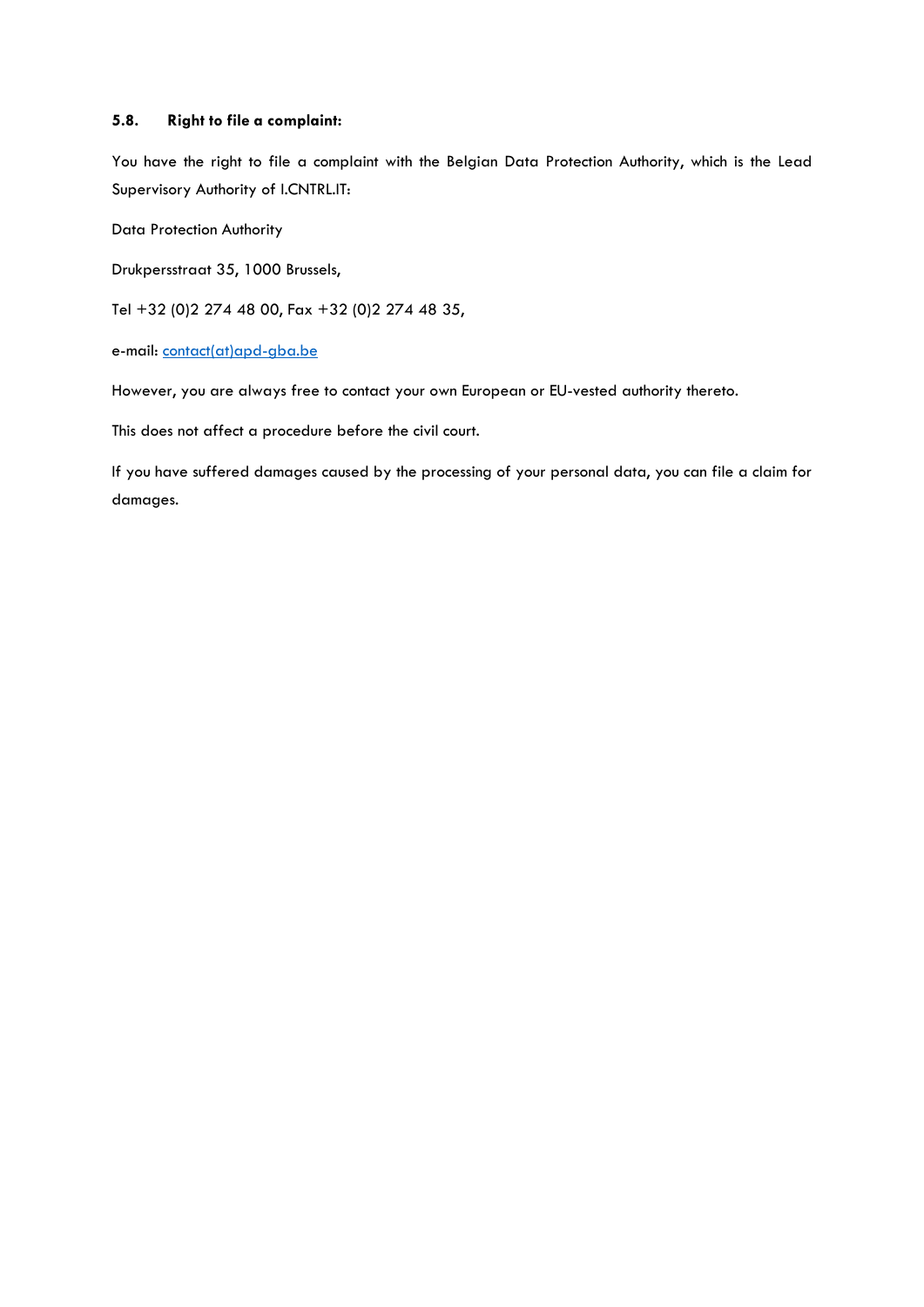#### **Article 6 – SAFETY AND CONFIDENTIALITY**

6.1. We have adopted safety measures which are suited on both a technical and an organisational level to avoid the destruction, the loss, the forgery, the adjustment, the non-authorised access or the notification of the personal data by accident to a third party, as well as the non-authorised processing of these data. Nevertheless, if these events would occur and would affect your personal data, I.CNTRL.IT will inform you of the breach without undue delay, including a summary description of the potential impact and a recommendation on measures to mitigate the possible adverse effects of the breach.

The information on the I.CNTRL.IT servers, hosted on Microsoft Azure in the West Europe region, can only be read by I.CNTRL.IT and/or her employees in possession of the right key. The outside world cannot access this information.

- 6.2. I.CNTRL.IT shall not be liable in any way for direct or indirect damages caused by a wrongfully or improper use of the personal data by a third party.
- 6.4 At the same time, you also share responsibility for maintaining the privacy and security of the Application and/or Services, for example: by not allowing any third party to use your personal I.CNTRL.IT account on the Application and/or Services and avoiding all other non- authorised access to your login and access code. You are solely responsible for the use of the Application and/or Services on your devices, IP-address and identification data, as well as for its confidentiality.
- 6.5. In any case, you need to immediately notify I.CNTRL.IT of any unauthorized use of your personal Account by sending an e-mail to privacy@idlegcy.com.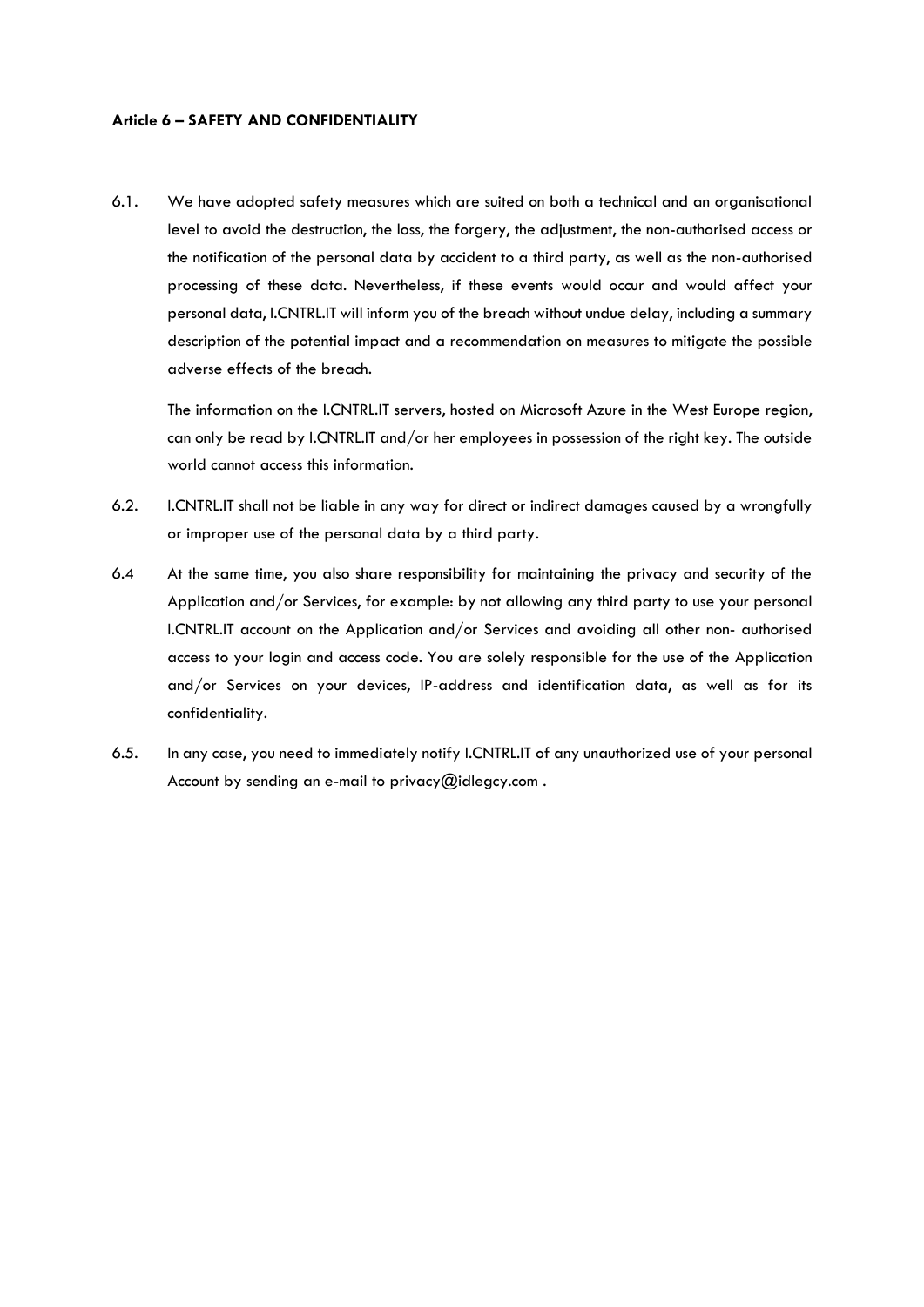## **Article 7 – Cookies**

## **7.1. What are cookies?**

A "cookie" is a small file sent by the I.CNTRL.IT server and placed on your computer's hard drive. The information stored on these cookies can only be read by us and this only for the duration of the visit to the Website.

## **7.2. Why do we use cookies?**

Our Website uses cookies and similar technologies to distinguish your user preferences from those of other users of our website. This helps us to provide you with a better user experience when you visit our website and also allows us to optimize our website.

As a result of recent legislative changes, all websites targeting certain parts of the European Union are required to obtain your consent to the use or storage of cookies and similar technologies on your computers or mobile devices. This Cookie Policy gives you clear and complete information about the cookies we use and their purpose.

## **7.3. Types of cookies:**

Although there are different types of cookies, which differ in terms of functionality, origin or retention period, the legislation mainly distinguishes between functional or technically necessary cookies on the one hand and all other cookies on the other hand.

Our Website only uses the following cookies:

#### Functional cookies

| <b>Name</b>            | <b>Function</b>                         |
|------------------------|-----------------------------------------|
| Authentication cookies | Identify the user when he is logged in. |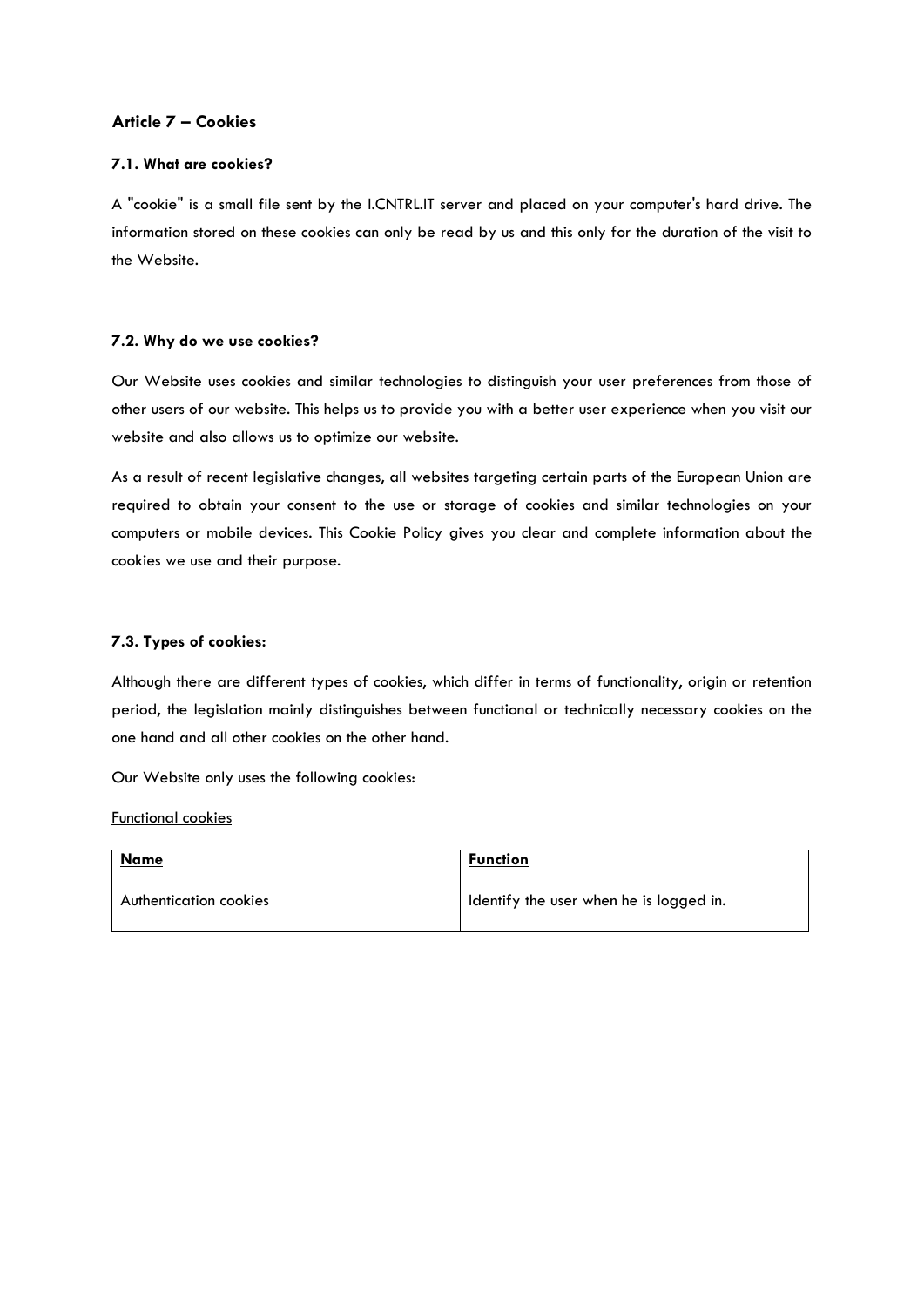For cookies placed by third parties (e.g. Google Analytics, Maps, Analytics, Adwords), Bing Search Marketing, Facebook we would like to refer you to the statements made by these parties on their respective websites. Please note that we have no influence on the content of these statements, nor on the content of the third-party cookies: Google Analytics cookies.

#### **7.4. Your consent:**

On your first visit to our Website and/or Application, you will be asked to accept our cookies subject to approval of this policy. You can change the cookie settings for our Website at any time via the hyperlink at the bottom of our Website and thus withdraw your consent.

You can refuse the installation of these cookies by selecting "refuse cookies" on the first use of the Website in the pop-up screen provided for this purpose.

You can also refuse or block cookies by changing the configuration parameters of your navigation system. Disabling cookies may mean that you will not be able to use certain functionalities of the Website.

For more information about the cookies themselves, please refer to the relevant websites regarding these cookies (such as Google (policies.google.com/technologies/cookies, ....).

If you have any further questions or comments regarding the processing of your Personal Data, please feel free to contact us by e-mail to privacy@idlegcy.com

More information about cookies can also be found at: http: //www.allaboutcookies.org/

More information on online behavioral advertising and online privacy can be found here: <http://www.youronlinechoices.eu/>